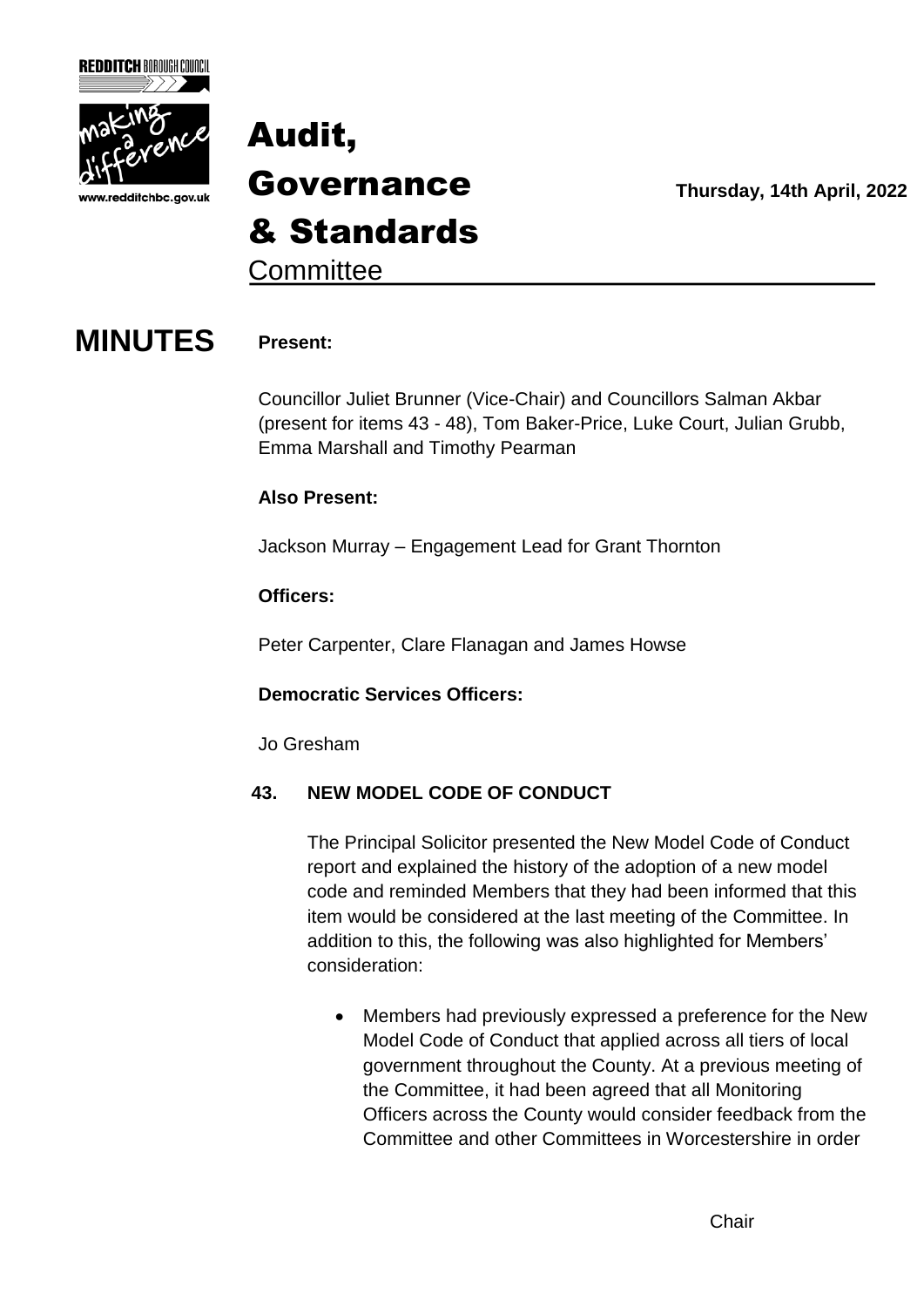**Committee** 

to produce a pan-Worcestershire code for consideration and adoption.

Following the presentation of the report Members indicated that they wished to make two amendments to the New Model Code of Conduct.

The proposed amendments were as follows:

#### *Amendment 1*

That the text underlined below be removed from the New Model Code of Conduct:

"Respect means politeness and courtesy in behaviour, speech and in the written word. Debate and having different views are all part of a healthy democracy. As a councillor **engaging in a political debate** with other councillors you can express, challenge, criticise and disagree with views, ideas, opinions and policies in a robust but civil manner. You should not however, subject individuals, groups of people or organisations to personal attack."

Therefore, the paragraph would read:

*"Respect means politeness and courtesy in behaviour, speech and in the written word. Debate and having different views are all part of a healthy democracy. As a councillor you can express, challenge, criticise and disagree with views, ideas, opinions and policies in a robust but civil manner. You should not however, subject individuals, groups of people or organisations to personal attack."*

#### *Amendment 2*

That the text underlined below be removed from the New Model Code of Conduct:

"**The robust manner in which councillors engage with each other during political debate is not appropriate when engaging**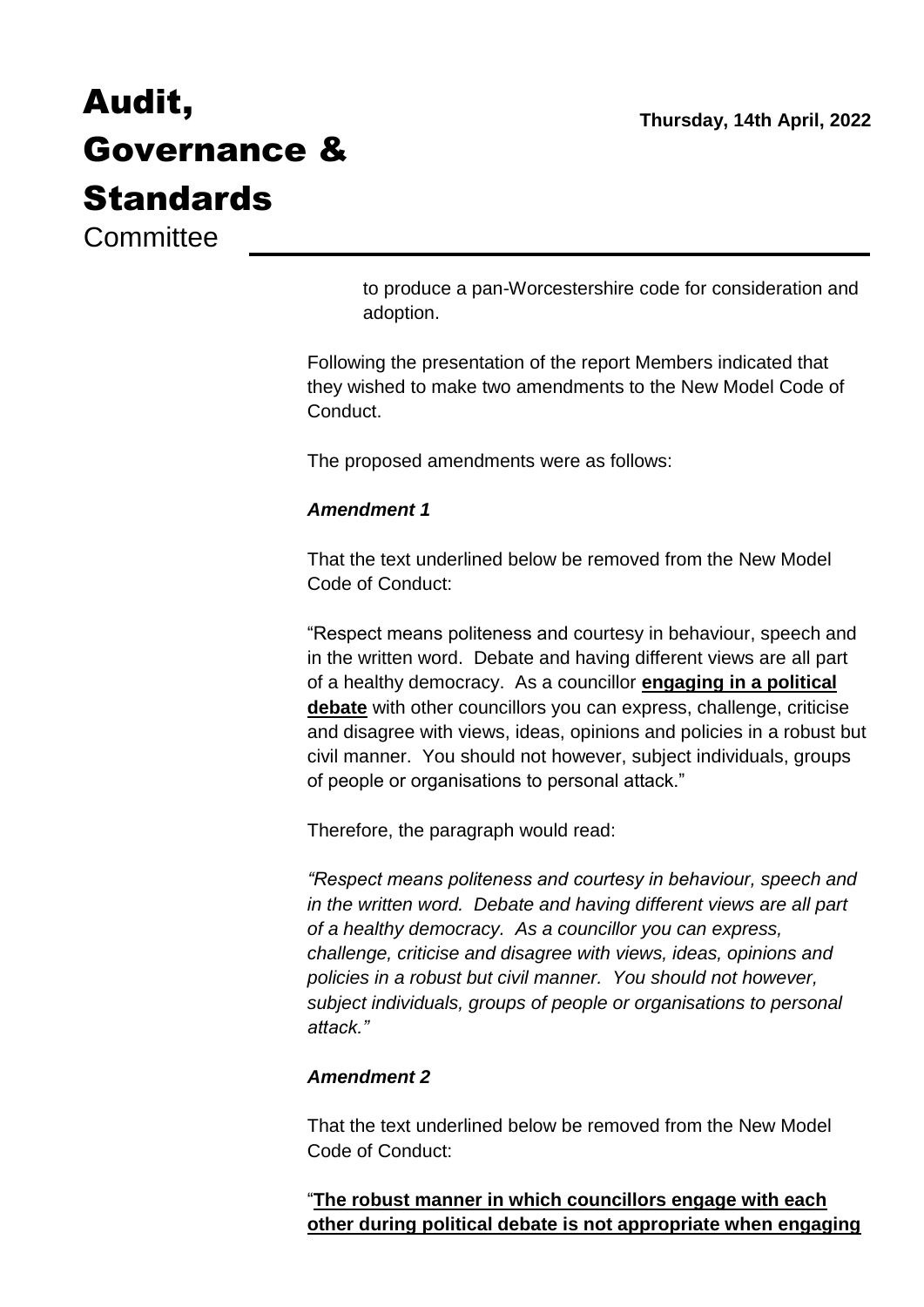**Committee** 

**with local authority employees, employees and representatives of partner organisations and those volunteering for the local authority. As strategic leaders and employers, it is expected that councillors will set a positive example to staff by treating them with politeness and courtesy at all times."**

And be replaced with the following statement, as detailed in the protocol on Member and Officer relations contained within the Council's Constitution:

*"Councillors have the right to criticise reports, or the actions taken by officers but they should always be constructive, relate to the subject matter of the report and should not be personal"* 

There was detailed discussion regarding the amendments which included consideration of the following in respect of the first proposed amendment:

 Members should be permitted to engage in robust debate with members of the public and as elected Members had a right to reply when challenged in public. It was felt by some Members that the wording suggested within the proposed New Model Code of Conduct stifled this right. Members were clear that this kind of debate should always be carried out in a respectful way. The Principal Solicitor explained that this paragraph had not been included to isolate Councillors and prevent robust debate with other Councillors but more to highlight the need for respect between Councillors as most complaints received by the Monitoring Officers were between Members. In respect of robust debate with the public it was explained that the Code of Conduct was followed as elected Members were expected to behave with high standards in public office. This paragraph contained within the new Model Code of Conduct had been included in order to highlight to Members that some behaviours on social media platforms could be considered less than acceptable.

In respect of the second proposed amendment the following was considered by the Committee: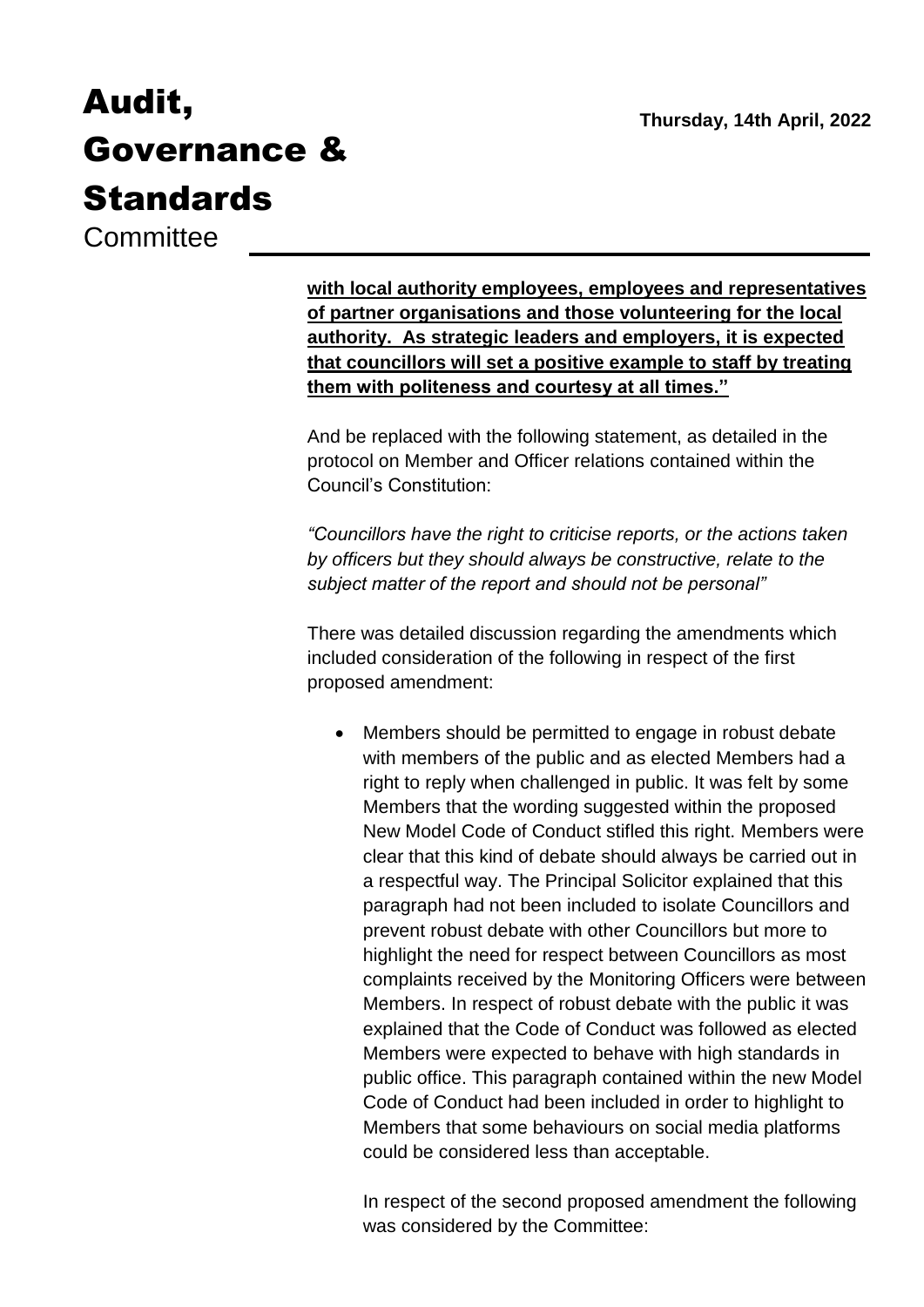**Committee** 

• The potential power imbalance between officers and Members, particularly less senior members of staff. It was explained to the Committee that the inclusion of the paragraph regarding robust debate with local authority employees or employees and representatives of partner organisations and those volunteering for the local authority was designed to ensure that despite the potential imbalance courtesy was shown at all times when engaging in debate with Officers. Some Members felt strongly that Officers should be criticised, when necessary, in a respectful manner and when appropriate. There was a suggestion that the word 'criticise' be amended to read 'challenge' however this was dismissed by Members as they felt that, although there was a subtle difference, Members should have the right to criticise officers when necessary.

Following the detailed discussion there was a suggestion, in respect of amendment 2, that a combination of the paragraph included in the new Model Code of Conduct and the existing protocol be considered. This would result in amendment 2 being proposed as follows:

*"As strategic leaders and employers, it is expected that councillors will set a positive example to staff by treating them with politeness and courtesy at all times. Councillors have the right to criticise reports, or the actions taken by officers, but they should always be constructive, relate to the subject matter of the report and should not be personal."*

Members agreed that this would be acceptable. On being put to the vote the following amendments were agreed for inclusion in the Worcestershire-wide new Model Code of Conduct:

*"Respect means politeness and courtesy in behaviour, speech and in the written word. Debate and having different views are all part of a healthy democracy. As a councillor you can express, challenge, criticise and disagree with views, ideas, opinions and policies in a robust but civil manner. You should not however,*